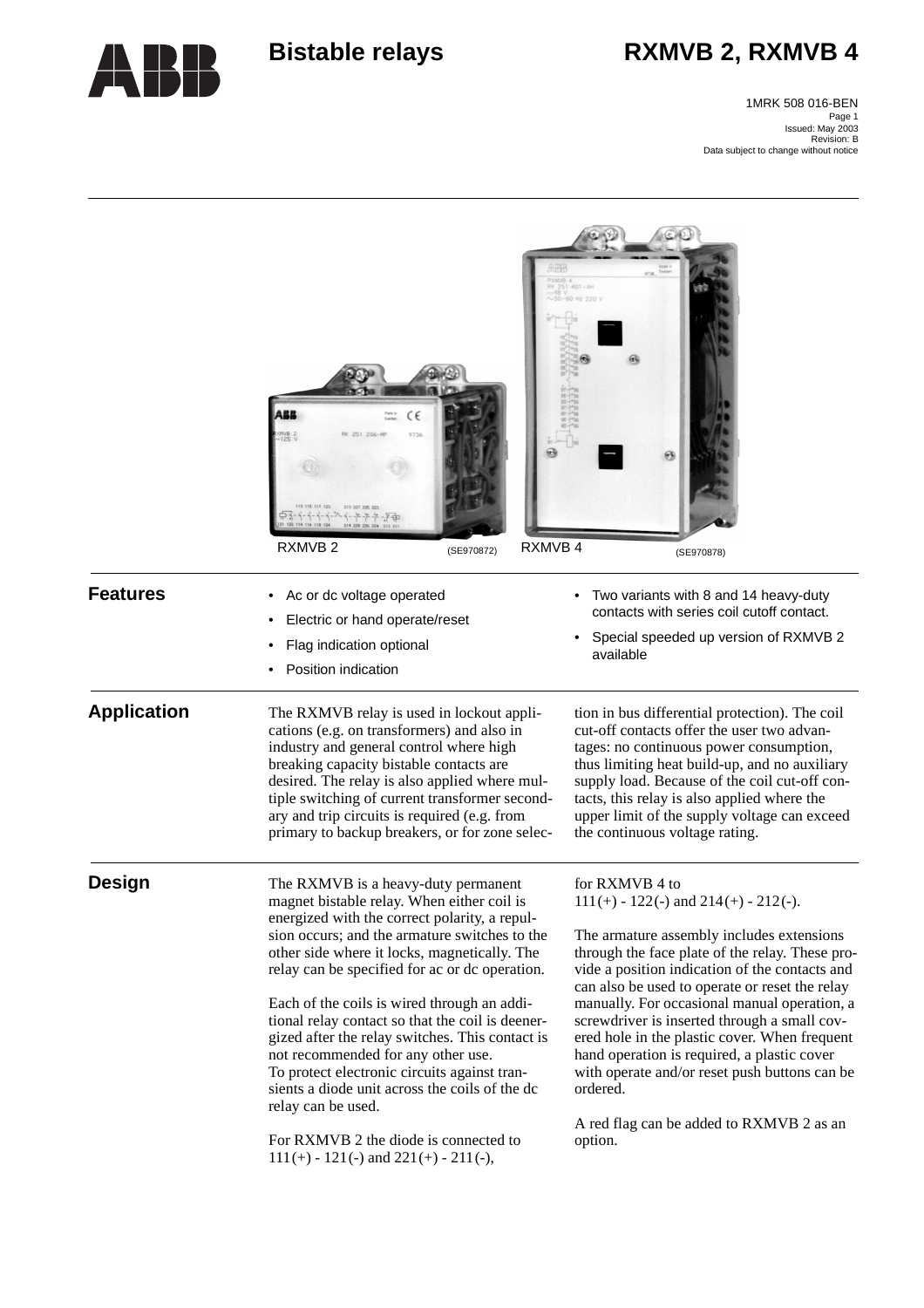Design (cont'd) A speeded up version of RXMVB 2 is available. The faster operating time of about 10 ms is obtained through the use of a series resistor.

> A standard relay with a lower coil voltage is used with the RTXE series resistor. See table and connection diagram. The table gives also the ordering number for RTXE.

In addition it is possible to make the relay insensitive to capacitive energy discharge across the operate (and reset) coils by adding parallel resistance to the coil(s). This  $10 \mu$ F charged at 150% of nominal operating voltage can be accommodated without risking operation. This is an often found operating requirement, due to available surges in certain DC battery system due to ground faults etc.

# **Technical data**

| <b>Type</b>                                            |                | <b>RXMVB2</b>    |              | <b>RXMVB4</b>       |          |
|--------------------------------------------------------|----------------|------------------|--------------|---------------------|----------|
| ac or dc operated                                      |                | dc               | 50-60 Hz     | dc                  | 50-60 Hz |
| No. of contacts                                        |                | 8 heavy-duty     |              | 14 heavy-duty       |          |
|                                                        |                | bridge contacts  |              | bridge contacts     |          |
| Reset                                                  |                | hand or electric |              |                     |          |
| Change-over time for contact which makes/breaks        |                |                  |              |                     |          |
| <b>Typical values</b>                                  | ms             | 20/15            | 20/15        | 30/25               | 30/20    |
| Duty range in % of $U_r$                               | %              |                  |              | 80-110              |          |
| Power consumption at U <sub>r</sub>                    |                | During operation |              | During operation    |          |
|                                                        |                | W                |              | W                   |          |
|                                                        | $U_r = 24 V$   | 1,9              |              | 2,8                 |          |
|                                                        | 48 V           | 2,1              |              | 2,7                 |          |
|                                                        | 110 V          | 2,8              | <b>13 VA</b> | 3,9                 | 13 VA    |
|                                                        | 125 V<br>220 V | 1,8<br>2,5       |              | 3,1<br>3,0          |          |
|                                                        | 250 V          | 1,9              |              | 3,5                 |          |
| Permitted ambient temperature °C                       |                |                  |              | $-25$ to $+55$      |          |
| Contacts                                               |                |                  |              |                     |          |
| Max. system voltage dc/ac:                             |                |                  |              |                     |          |
| within a contact set                                   | V              |                  |              | 450/400             |          |
| between sets of contacts                               | $\vee$         |                  |              |                     |          |
| Current carrying capacity (for already closed contact) |                |                  |              |                     |          |
| 200 ms/1 s                                             | A              |                  |              | 90/50               |          |
| continuously                                           | A              |                  |              | 10                  |          |
| Making and conducting capacity $L/R > 10$ ms           |                |                  |              |                     |          |
| 200 ms/1 s                                             | A              |                  |              | 30/20               |          |
| 1 s, 2 contacts in parallel                            | A              |                  |              | 30                  |          |
| Breaking capacity                                      |                |                  |              |                     |          |
| ac PF > 0,1 max 250 V<br>A                             |                | 20               |              |                     |          |
| Breaking capacity dc $L/R < 40$ ms                     |                |                  |              |                     |          |
| $U_r = 24 V$                                           | Α              |                  |              | 20                  |          |
| 48 V                                                   | A              |                  |              | 12                  |          |
| 110 V<br>125 V                                         | A<br>A         |                  |              | 3                   |          |
| 220V                                                   | A              |                  |              | 2,5<br>$\mathbf{1}$ |          |
| 250 V                                                  | A              |                  |              | 0,8                 |          |
| Insulation tests:                                      |                |                  |              |                     |          |
| Dielectric tests, 50 Hz, 1 min<br>kV                   |                |                  |              | 2,5                 |          |
| Impulse voltage test, 1,2/50 µs, 0,5 J                 | kV             |                  |              | 5,0                 |          |
| Dimension (U and C)                                    |                |                  | 2U 12C       | 4U 12C              |          |
| Weight (kg)                                            |                |                  | 0,5          | 1                   |          |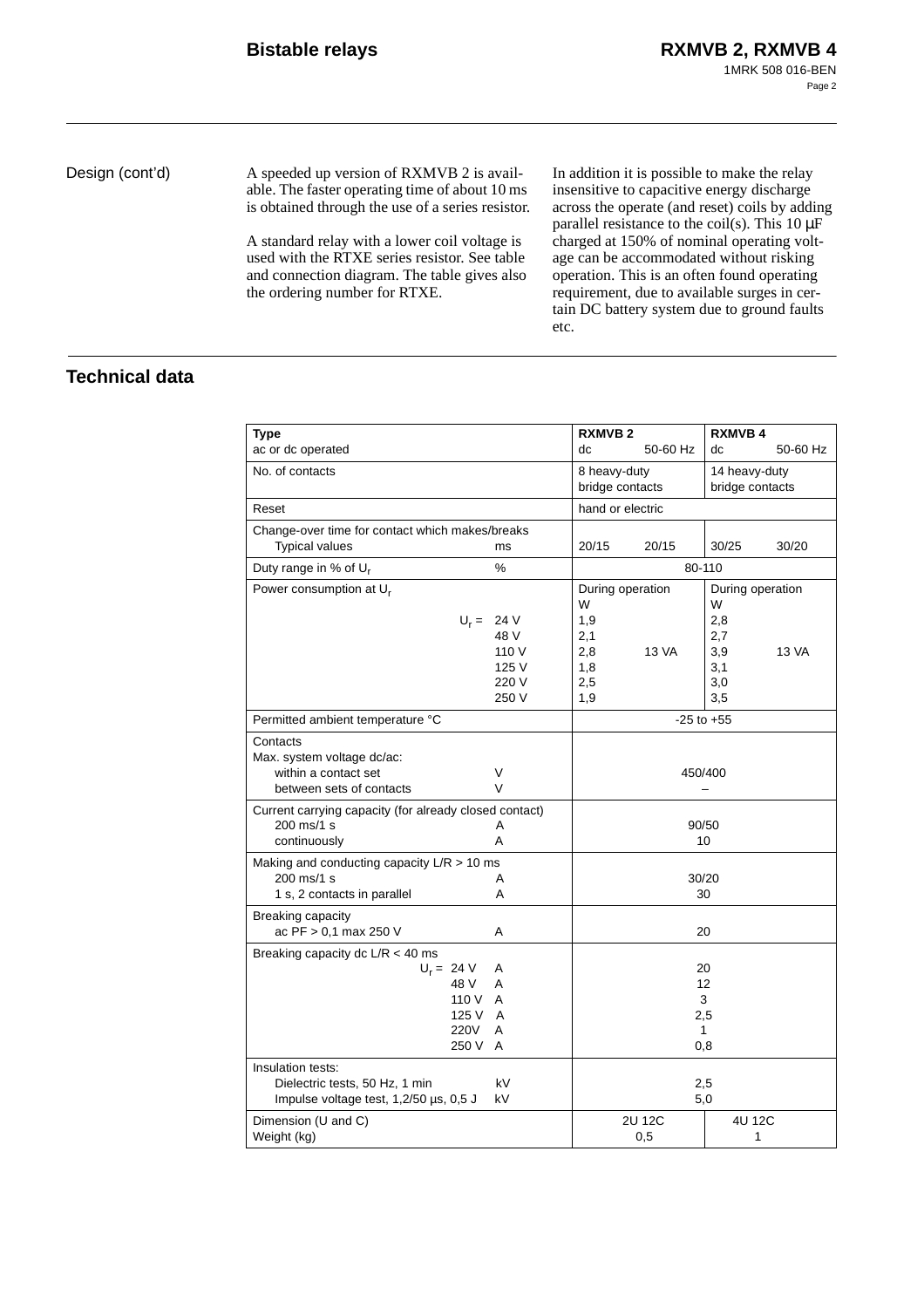# **Diagram & Ordering**

Specify:

- Type
- Quantity
- Ordering No. (consists of number and letters for the rated voltage); example: RK 251 204-AD

| <b>RXMVB2</b><br>No. selection table                                                                                                                                          |                                                                                                                                                                                     |                                                                                                                                                                                                         | <b>RXMVB4</b><br>No. selection table                                                                                                                                                                                 |                                                                                                                                                                                                                             |                                                                                                                                                                                                                             |
|-------------------------------------------------------------------------------------------------------------------------------------------------------------------------------|-------------------------------------------------------------------------------------------------------------------------------------------------------------------------------------|---------------------------------------------------------------------------------------------------------------------------------------------------------------------------------------------------------|----------------------------------------------------------------------------------------------------------------------------------------------------------------------------------------------------------------------|-----------------------------------------------------------------------------------------------------------------------------------------------------------------------------------------------------------------------------|-----------------------------------------------------------------------------------------------------------------------------------------------------------------------------------------------------------------------------|
| RK 251 204-                                                                                                                                                                   | RK 251 205-                                                                                                                                                                         | RK 251 206-                                                                                                                                                                                             | RK 251 401-                                                                                                                                                                                                          | RK 251 402-                                                                                                                                                                                                                 | RK 251 403-                                                                                                                                                                                                                 |
| $\frac{+}{122}$<br>$\overline{121}$<br>113<br>114<br>115<br>116<br>117<br>118<br>123<br>124<br>213<br>214<br>227<br>228<br>225<br>226<br>223<br>224<br>$\frac{+}{212}$<br>211 | $\overline{122}$<br>121<br>$113 -$<br>114<br>115<br>116<br>117<br>118<br>123<br>124<br>213.<br>214<br>227<br>228<br>225<br>226<br>223<br>224<br>$\frac{1}{212}$<br>$\overline{211}$ | $\frac{1}{22}$<br>121<br>113<br>114<br>115<br>116<br>117<br>118<br>123<br>124<br>213<br>214<br>227<br>228<br>$\overline{225}$<br>226<br>$\overline{223}$<br>224<br>$\overline{212}$<br>$\overline{211}$ | $\overline{122}$<br>121<br>113<br>114<br>115<br>116<br>117<br>118<br>221<br>222<br>223<br>224<br>225<br>226<br>227<br>228<br>317<br>318<br>315<br>316<br>313<br>314<br>311<br>312<br>427<br>428<br>425<br>426<br>424 | 121<br>$\overline{122}$<br>113<br>114<br>115<br>116<br>117<br>118<br>221<br>222<br>224<br>223<br>225<br>226<br>227<br>228<br>317<br>318<br>315<br>316<br>313<br>314<br>311<br>312<br>427<br>428<br>425<br>426<br>423<br>424 | $\overline{122}$<br>121<br>113<br>114<br>116<br>115<br>117<br>118<br>222<br>221<br>223<br>224<br>225<br>226<br>227<br>228<br>317<br>318<br>315<br>316<br>313<br>314<br>311<br>312<br>427<br>428<br>425<br>426<br>424<br>423 |
| marked with a dot.                                                                                                                                                            | When the winding terminal marked with a dot<br>is positive the contact moves to the position                                                                                        |                                                                                                                                                                                                         | 423<br>$\overline{211}$<br>212                                                                                                                                                                                       | $\overline{211}$<br>212                                                                                                                                                                                                     | $\frac{1}{211}$<br>212                                                                                                                                                                                                      |

For RXMVB 2 left coil has terminals 122-121. For RXMVB 4 upper coil has terminals 121- 122.

| Letter selection table, ac and ac rated voltage v, RAMVD. |    |     |                          |     |     |     |     |
|-----------------------------------------------------------|----|-----|--------------------------|-----|-----|-----|-----|
| 24                                                        | 48 | 110 | 110-127                  | 125 | 220 | 250 | 380 |
| dc<br><b>AD</b>                                           | AH | AN  | $\overline{\phantom{m}}$ | AP  | AS  | AT  |     |
| ac 50-60 Hz                                               |    |     | AD                       |     | AH  |     | AN  |

Letter selection table, dc and ac rated voltage V, RXMVB.

Other contact combinations and voltages are available on request.